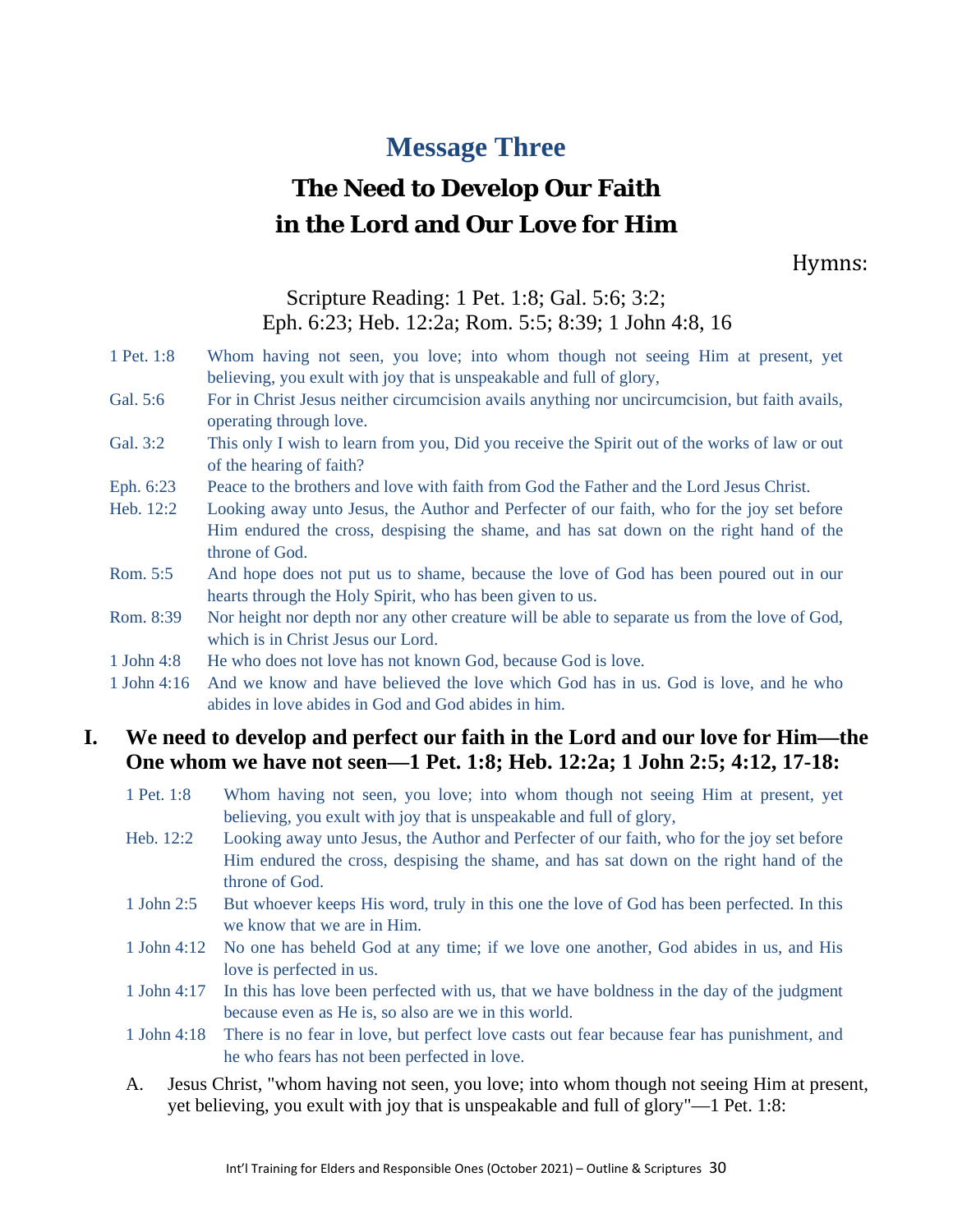- 1 Pet. 1:8 Whom having not seen, you love; into whom though not seeing Him at present, yet believing, you exult with joy that is unspeakable and full of glory,
- 1. Although we have never seen the Lord Jesus, we love Him; at present we cannot see Him, yet we believe in Him—v. 8:
	- 1 Pet. 1:8 Whom having not seen, you love; into whom though not seeing Him at present, yet believing, you exult with joy that is unspeakable and full of glory,
	- a. It is a wonder and a mystery that the believers love One whom they have not seen.
	- b. We love Him whom we have not seen because of believing, that is, because of the faith that has been infused into us through our hearing of the living word—Gal. 3:2.
		- Gal. 3:2 This only I wish to learn from you, Did you receive the Spirit out of the works of law or out of the hearing of faith?
- 2. The believers "exult with joy that is unspeakable and full of glory"—1 Pet. 1:8:
	- 1 Pet. 1:8 Whom having not seen, you love; into whom though not seeing Him at present, yet believing, you exult with joy that is unspeakable and full of glory,
	- a. We exult with a joy that is immersed in glory.
	- b. This joy is immersed in the Lord as glory; thus, it is full of the expression of the Lord— 2 Cor. 3:18.
		- 2 Cor. 3:18 But we all with unveiled face, beholding and reflecting like a mirror the glory of the Lord, are being transformed into the same image from glory to glory, even as from the Lord Spirit.
- 3. By believing into the Lord and loving Him, we obtain great joy.
- 4. The normal condition of a Christian is to "exult with joy that is unspeakable and full of glory"—1 Pet. 1:8.
	- 1 Pet. 1:8 Whom having not seen, you love; into whom though not seeing Him at present, yet believing, you exult with joy that is unspeakable and full of glory,
- B. "Faith avails, operating through love"—Gal. 5:6:
	- Gal. 5:6 For in Christ Jesus neither circumcision avails anything nor uncircumcision, but faith avails, operating through love.
	- 1. Living faith is active; it operates through love.
	- 2. Faith receives the Spirit of life; thus, it is full of power—3:2.
		- Gal. 3:2 This only I wish to learn from you, Did you receive the Spirit out of the works of law or out of the hearing of faith?
	- 3. Faith operates through love to fulfill God's purpose, that is, to complete the sonship of God for His corporate expression—the Body of Christ—4:3-5; Rom. 12:4-5.
		- Gal. 4:3 So also we, when we were children, were kept in slavery under the elements of the world;
		- Gal. 4:4 But when the fullness of the time came, God sent forth His Son, born of a woman, born under law,
		- Gal. 4:5 That He might redeem those under law that we might receive the sonship.
		- Rom. 12:4 For just as in one body we have many members, and all the members do not have the same function,
		- Rom. 12:5 So we who are many are one body in Christ, and individually members one of another.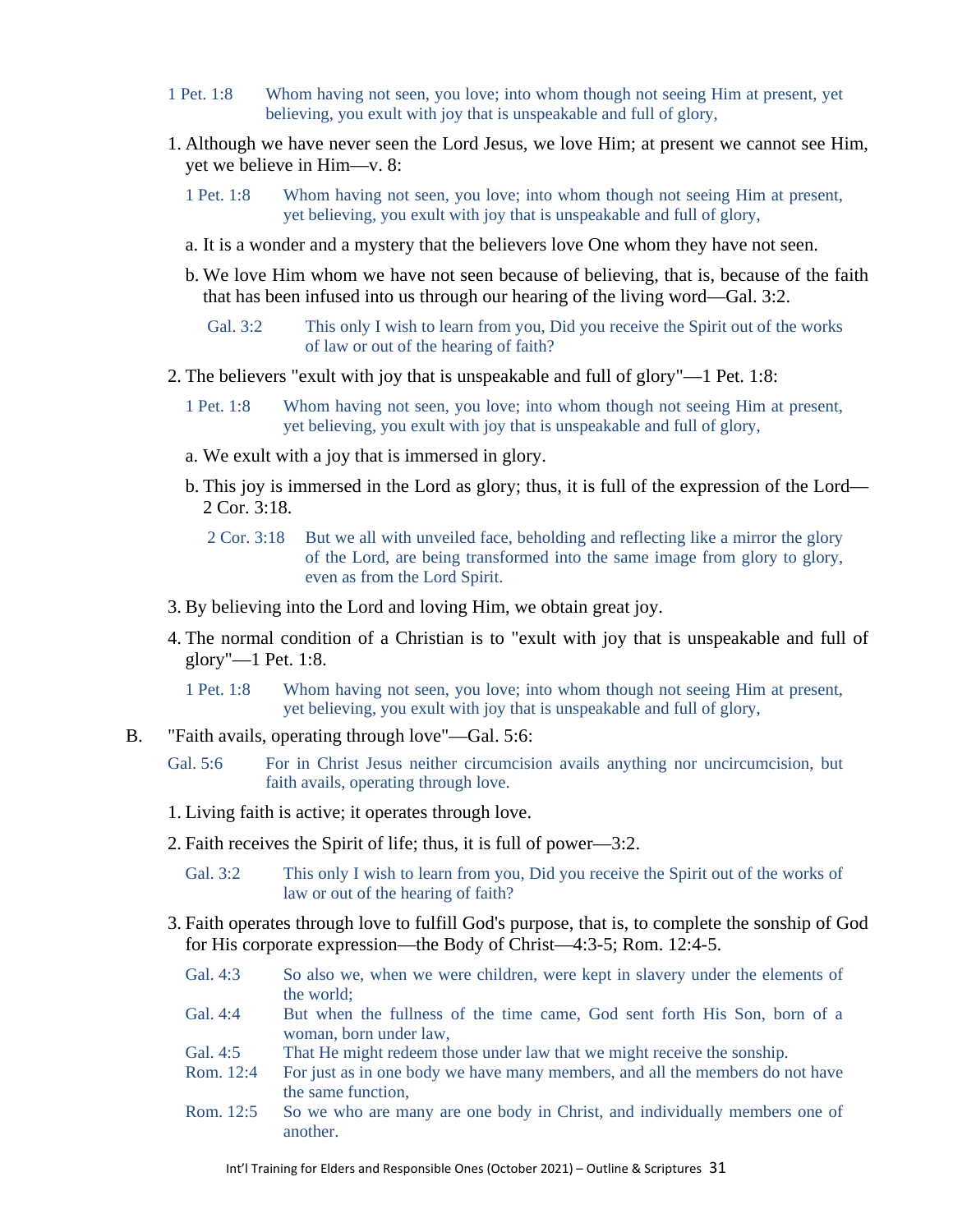- 4. Love is related to our appreciation of Christ—Eph. 3:8, 17-18; Col. 2:2:
	- Eph. 3:8 To me, less than the least of all saints, was this grace given to announce to the Gentiles the unsearchable riches of Christ as the gospel
	- Eph. 3:17 That Christ may make His home in your hearts through faith, that you, being rooted and grounded in love,
	- Eph. 3:18 May be full of strength to apprehend with all the saints what the breadth and length and height and depth are
	- Col. 2:2 That their hearts may be comforted, they being knit together in love and unto all the riches of the full assurance of understanding, unto the full knowledge of the mystery of God, Christ,
	- a. Without such an appreciation, faith cannot operate—Gal. 5:6.
		- Gal. 5:6 For in Christ Jesus neither circumcision avails anything nor uncircumcision, but faith avails, operating through love.
	- b. The hearing of faith awakens our loving appreciation—Rom. 10:17; Gal. 3:2, 5.
		- Rom. 10:17 So faith comes out of hearing, and hearing through the word of Christ.
		- Gal. 3:2 This only I wish to learn from you, Did you receive the Spirit out of the works of law or out of the hearing of faith?
		- Gal. 3:5 He therefore who bountifully supplies to you the Spirit and does works of power among you, does He do it out of the works of law or out of the hearing of faith?
	- c. The more we love the Lord, the more faith operates to bring us into the riches of the allinclusive Spirit—v. 14; Eph. 3:8; Phil. 1:19.

| Gal. 3:14 | In order that the blessing of Abraham might come to the Gentiles in Christ |
|-----------|----------------------------------------------------------------------------|
|           | Jesus, that we might receive the promise of the Spirit through faith.      |

- Eph. 3:8 To me, less than the least of all saints, was this grace given to announce to the Gentiles the unsearchable riches of Christ as the gospel
- Phil. 1:19 For I know that for me this will turn out to salvation through your petition and the bountiful supply of the Spirit of Jesus Christ,
- C. "Peace to the brothers and love with faith from God the Father and the Lord Jesus Christ"— Eph. 6:23:

Eph. 6:23 Peace to the brothers and love with faith from God the Father and the Lord Jesus Christ.

1. Love with faith is the means by which we partake of and experience Christ—1 Tim. 1:14.

1 Tim. 1:14 And the grace of our Lord superabounded with faith and love in Christ Jesus.

- 2. We need faith as a match and support for our love—Titus 3:15.
	- Titus 3:15 All who are with me greet you. Greet those who love us in faith. Grace be with you all.

### **II. "Looking away unto Jesus, the Author and Perfecter of our faith"—Heb. 12:2a:**

- Heb. 12:2 Looking away unto Jesus, the Author and Perfecter of our faith, who for the joy set before Him endured the cross, despising the shame, and has sat down on the right hand of the throne of God.
- A. Faith and love are two inseparable, excellent virtues of the believers in Christ—1 Tim. 1:14; 2 Tim. 1:13; Titus 3:15; Gal. 5:6: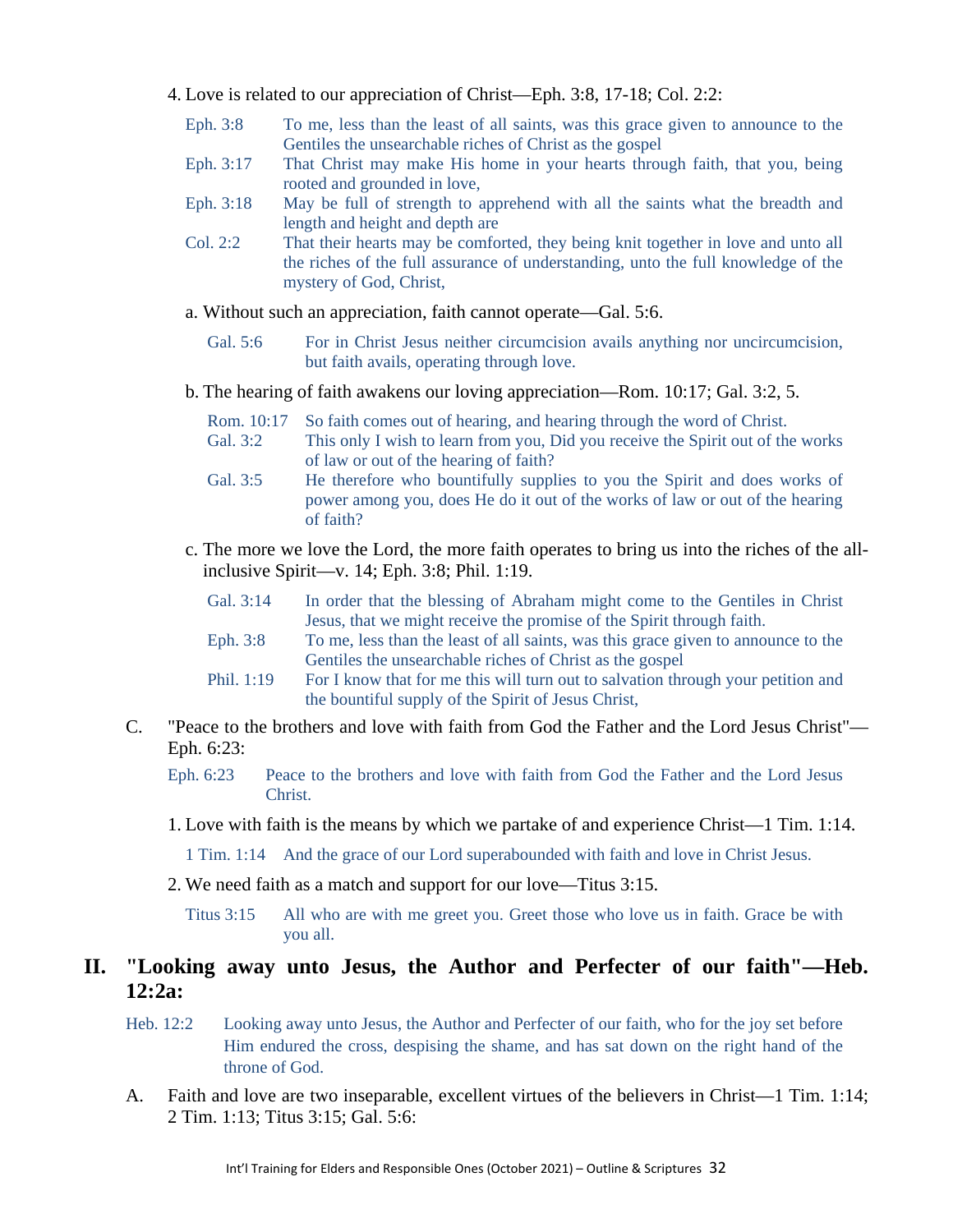- 1 Tim. 1:14 And the grace of our Lord superabounded with faith and love in Christ Jesus.
- 2 Tim. 1:13 Hold a pattern of the healthy words that you have heard from me, in the faith and love which are in Christ Jesus.
- Titus 3:15 All who are with me greet you. Greet those who love us in faith. Grace be with you all.
- Gal. 5:6 For in Christ Jesus neither circumcision avails anything nor uncircumcision, but faith avails, operating through love.
- 1. Through faith we receive the Lord, and through love we enjoy the Lord whom we have received—John 1:12; 14:21; 21:15-17.
	- John 1:12 But as many as received Him, to them He gave the authority to become children of God, to those who believe into His name,
	- John 14:21 He who has My commandments and keeps them, he is the one who loves Me; and he who loves Me will be loved by My Father, and I will love him and will manifest Myself to him.
	- John 21:15 Then when they had eaten breakfast, Jesus said to Simon Peter, Simon, son of John, do you love Me more than these? He said to Him, Yes, Lord, You know that I love You. He said to him, Feed My lambs.
	- John 21:16 He said to him again a second time, Simon, son of John, do you love Me? He said to Him, Yes, Lord, You know that I love You. He said to him, Shepherd My sheep.
	- John 21:17 He said to him the third time, Simon, son of John, do you love Me? Peter was grieved that He said to him the third time, Do you love Me? And he said to Him, Lord, You know all things; You know that I love You. Jesus said to him, Feed My sheep.
- 2. By faith we receive the Lord and therefore please God; by love we enjoy the Lord and thereby keep His word—Heb. 11:6; John 14:23.
	- Heb. 11:6 But without faith it is impossible to be well pleasing to Him, for he who comes forward to God must believe that He is and that He is a rewarder of those who diligently seek Him.
	- John 14:23 Jesus answered and said to him, If anyone loves Me, he will keep My word, and My Father will love him, and We will come to him and make an abode with him.
- 3. By faith we receive and enjoy the divine life that is revealed and ministered to us in the Gospel of John; by love we love the Lord and those who belong to Him—3:16, 36; 20:31; 21:15-17; 13:34-35.
	- John 3:16 For God so loved the world that He gave His only begotten Son, that everyone who believes into Him would not perish, but would have eternal life.
	- John 3:36 He who believes into the Son has eternal life; but he who disobeys the Son shall not see life, but the wrath of God abides upon him.
	- John 20:31 But these have been written that you may believe that Jesus is the Christ, the Son of God, and that believing, you may have life in His name.
	- John 21:15 Then when they had eaten breakfast, Jesus said to Simon Peter, Simon, son of John, do you love Me more than these? He said to Him, Yes, Lord, You know that I love You. He said to him, Feed My lambs.
	- John 21:16 He said to him again a second time, Simon, son of John, do you love Me? He said to Him, Yes, Lord, You know that I love You. He said to him, Shepherd My sheep.
	- John 21:17 He said to him the third time, Simon, son of John, do you love Me? Peter was grieved that He said to him the third time, Do you love Me? And he said to Him, Lord, You know all things; You know that I love You. Jesus said to him, Feed My sheep.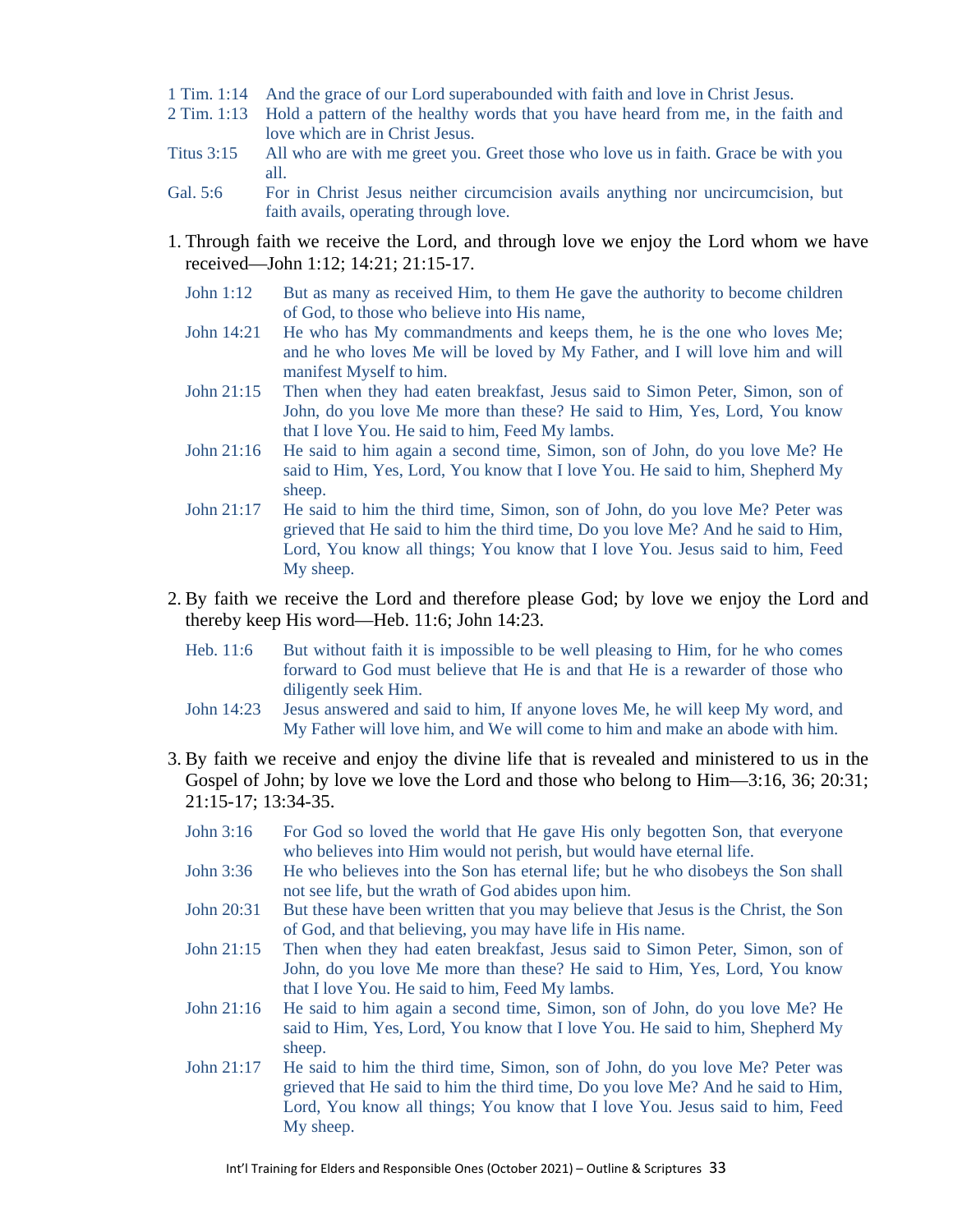- John 13:34 A new commandment I give to you, that you love one another, even as I have loved you, that you also love one another.
- John 13:35 By this shall all men know that you are My disciples, if you have love for one another.
- B. Faith is for appreciating, substantiating, and receiving the unlimited riches of the Triune God—1:12; Eph. 3:16-17a:
	- John 1:12 But as many as received Him, to them He gave the authority to become children of God, to those who believe into His name,
	- Eph. 3:16 That He would grant you, according to the riches of His glory, to be strengthened with power through His Spirit into the inner man,
	- Eph. 3:17 That Christ may make His home in your hearts through faith, that you, being rooted and grounded in love,
	- 1. Faith is given to us by God so that by it we may receive Christ, the embodiment of the Triune God, and thereby enter into the Triune God and be joined to Him as one, having Him as our life, life supply, and everything—2 Pet. 1:1.
		- 2 Pet. 1:1 Simon Peter, a slave and apostle of Jesus Christ, to those who have been allotted faith equally precious as ours in the righteousness of our God and Savior, Jesus Christ:
	- 2. By faith in the Lord, we receive the forgiveness of sins and eternal life—Acts 10:43; John  $3:16.$ 
		- Acts 10:43 To this One all the prophets testify that through His name everyone who believes into Him will receive forgiveness of sins.
		- John 3:16 For God so loved the world that He gave His only begotten Son, that everyone who believes into Him would not perish, but would have eternal life.
	- 3. When we believe in the Lord, we believe into Him—v. 15:

John 3:15 That everyone who believes into Him may have eternal life.

- a. By believing into Him, we enter into Him to be one with Him, to partake of Him, and to participate in all that He has accomplished for us.
- b. By believing into Him, we are identified with Him in all that He is and in all that He has passed through, accomplished, attained, and obtained—1 Cor. 1:30; Eph. 2:5-6; Col. 3:1.
	- 1 Cor. 1:30 But of Him you are in Christ Jesus, who became wisdom to us from God: both righteousness and sanctification and redemption,
	- Eph. 2:5 Even when we were dead in offenses, made us alive together with Christ (by grace you have been saved)
	- Eph. 2:6 And raised us up together with Him and seated us together with Him in the heavenlies in Christ Jesus,
	- Col. 3:1 If therefore you were raised together with Christ, seek the things which are above, where Christ is, sitting at the right hand of God.
- C. Love is for experiencing, enjoying, and living out the immeasurably rich Triune God—Mark 12:30; 2 Cor. 13:14:
	- Mark 12:30 And you shall love the Lord your God from your whole heart and from your whole soul and from your whole mind and from your whole strength."
	- 2 Cor. 13:14 The grace of the Lord Jesus Christ and the love of God and the fellowship of the Holy Spirit be with you all.
	- 1. Love issues out of faith and enables us to live out all the riches of the Triune God in Christ with those who have believed into Christ with us in order that the Triune God may have a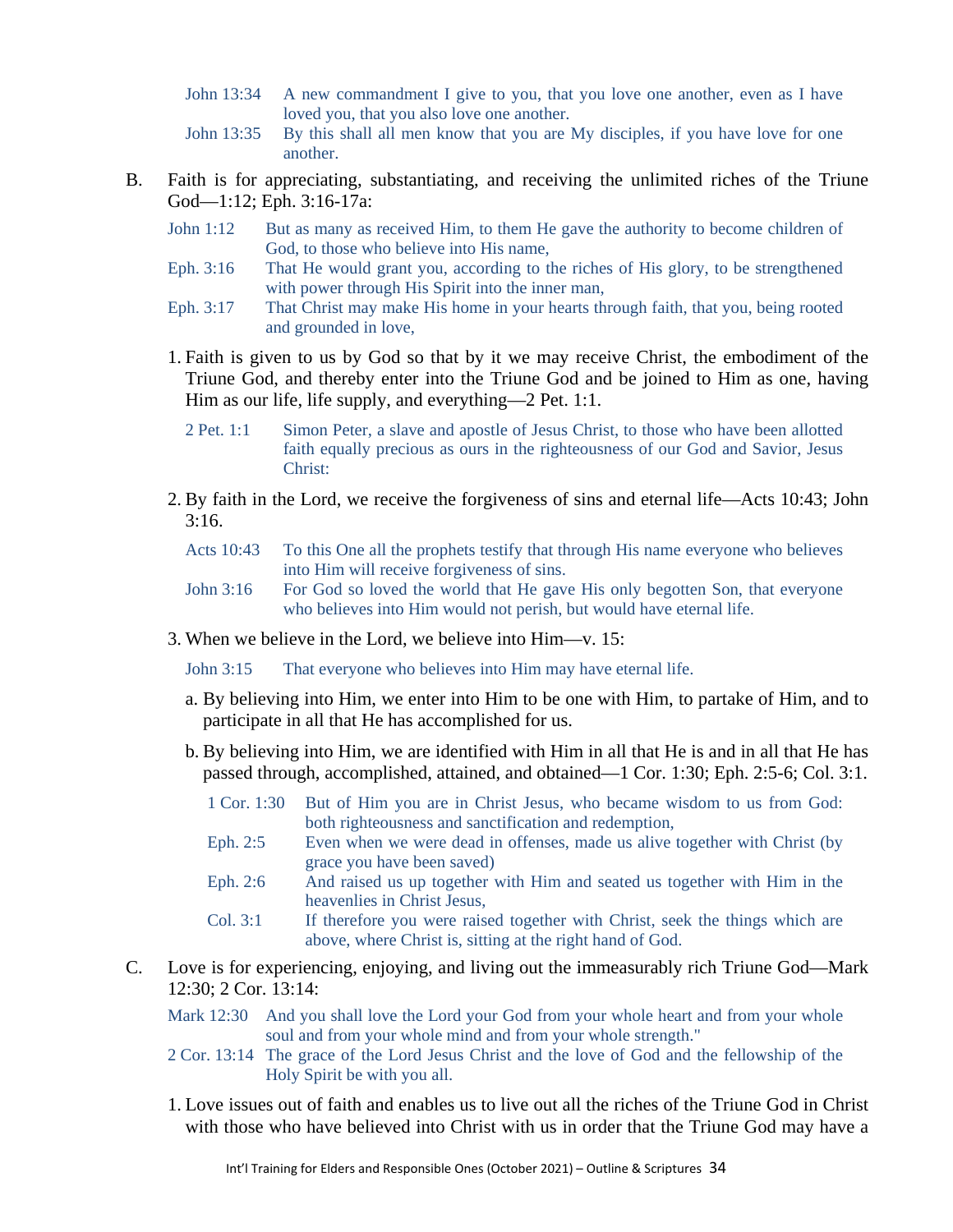glorious corporate expression—Eph. 3:19-21.

- Eph. 3:19 And to know the knowledge-surpassing love of Christ, that you may be filled unto all the fullness of God.
- Eph. 3:20 But to Him who is able to do superabundantly above all that we ask or think, according to the power which operates in us,
- Eph. 3:21 To Him be the glory in the church and in Christ Jesus unto all the generations forever and ever. Amen.
- 2. Love is for the believers to minister and transmit the Triune God to their fellow believers so that all the believers may love one another with divine, transcendent love and live a corporate life in Christ—Rom. 12:4-5, 10.
	- Rom. 12:4 For just as in one body we have many members, and all the members do not have the same function,
	- Rom. 12:5 So we who are many are one body in Christ, and individually members one of another.
	- Rom. 12:10 Love one another warmly in brotherly love; take the lead in showing honor one to another.
- 3. Our love for the Lord must be absolute—Matt. 10:37; 1 John 2:15; Rev. 12:11.
	- Matt. 10:37 He who loves father or mother above Me is not worthy of Me; and he who loves son or daughter above Me is not worthy of Me;
	- 1 John 2:15 Do not love the world nor the things in the world. If anyone loves the world, love for the Father is not in him;
	- Rev. 12:11 And they overcame him because of the blood of the Lamb and because of the word of their testimony, and they loved not their soul-life even unto death.
- 4. To give the Lord the first place in all things is to love Him with the first love, the best love—Col. 1:18; Rev. 2:4.
	- Col. 1:18 And He is the Head of the Body, the church; He is the beginning, the Firstborn from the dead, that He Himself might have the first place in all things; Rev. 2:4 But I have one thing against you, that you have left your first love.
- 5. "To love God means to set our entire being—spirit, soul, and body, with the heart, soul, mind, and strength (Mark 12:30)—absolutely on Him, that is, to let our entire being be occupied by Him and lost in Him, so that He becomes everything to us and we are one with Him practically in our daily life"—1 Cor. 2:9, footnote 3.
	- Mark 12:30 And you shall love the Lord your God from your whole heart and from your whole soul and from your whole mind and from your whole strength."
	- 1 Cor. 2:9, footnote 3 To realize and participate in the deep and hidden things God has ordained and prepared for us requires us not only to believe in Him but also to love Him. To fear God, to worship God, and to believe in God (that is, to receive God) are all inadequate; to love Him is the indispensable requirement. To love God means to set our entire being — spirit, soul, and body, with the heart, soul, mind, and strength (Mark 12:30) — absolutely on Him, that is, to let our entire being be occupied by Him and lost in Him, so that He becomes everything to us and we are one with Him practically in our daily life. In this way we have the closest and most intimate fellowship with God, and we are able to enter into His heart and apprehend all its secrets (Psa. 73:25; 25:14). Thus, we not only realize but also experience, enjoy, and fully participate in these deep and hidden things of God.
- **III. "The love of God has been poured out in our hearts through the Holy Spirit, who has been given to us"—Rom. 5:5:**